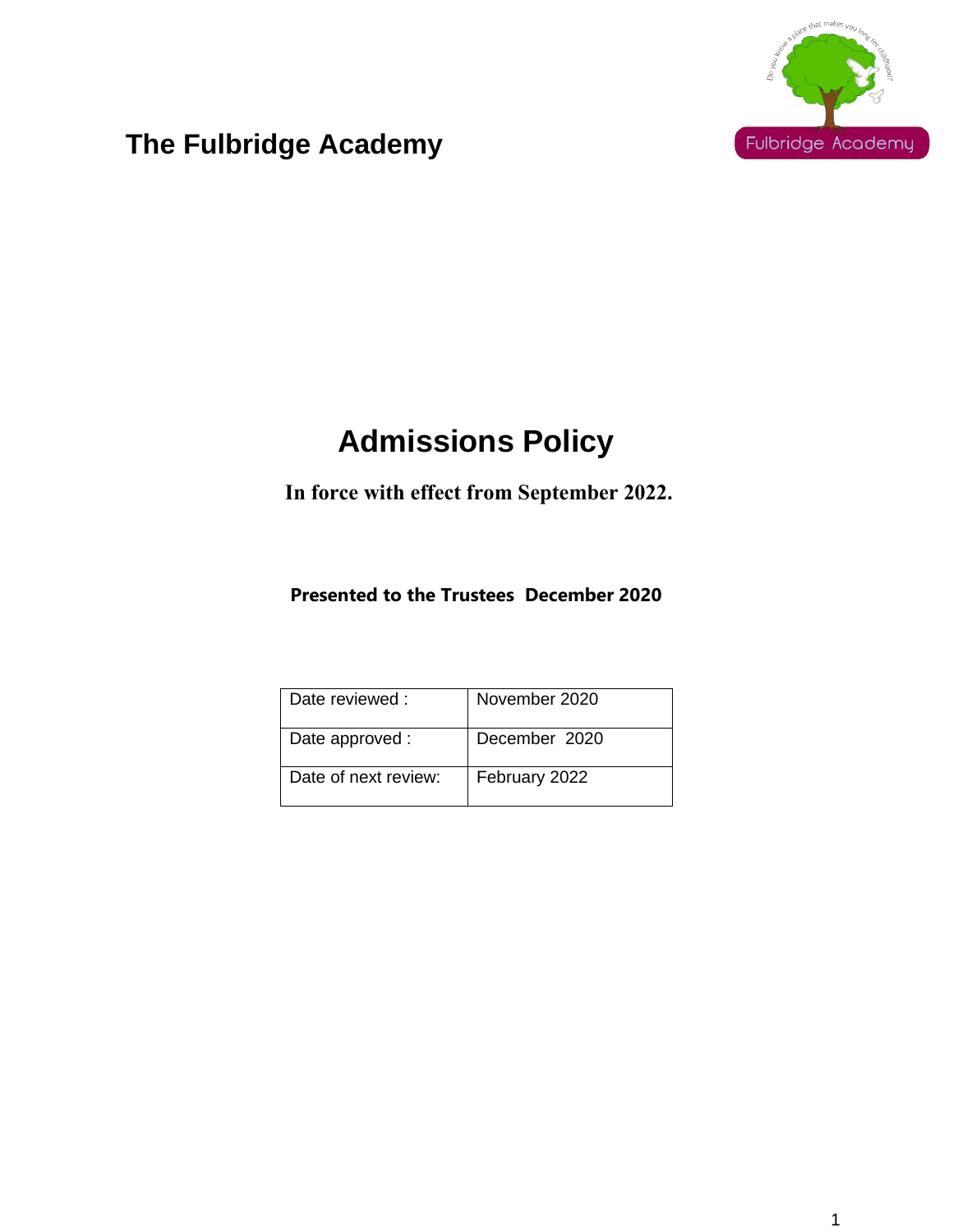

#### **1. Introduction**

1.1 The Local Governing Committee of The Fulbridge Academy applies the regulations on admissions fairly and equally to all those who wish to attend the Academy. This policy conforms to the legislative requirements of the latest version of the School Admissions and School Admission Appeal Codes, which are issued under Section 84 of the School Standards and Framework Act 1998. The Fulbridge Academy is traditionally oversubscribed, therefore early dialogue is essential to ensure the best possibility of gaining a place within the school.

#### **2. Aims and objectives**

2.1 Fulbridge Academy is an inclusive Academy that welcomes children from all backgrounds and abilities.

2.2 All applications will be treated equally and in a sensitive manner.

2.3 The only restriction in place on entry is that of numbers. If the number of children applying for entry exceeds the places available, the Fulbridge Academy will enforce the procedure set out below in order to determine whether a child is offered a place or not. It is the Academy's wish to allow parents the right to have a place at the school of their choice. However, this is not always possible, due to the excess demand on the school places available.

2.4 The level of ability of a child or any special needs (apart from Education Health and Care plans) that they may have, plays no part in the admissions policy of this school.

#### **3. How parents can apply for their child to be admitted to Reception**

3.1 As our school is an Academy, we have the flexibility in setting bespoke admission arrangements. In reviewing best practice, the Academy decided to harmonise our admission arrangements in line with the Local Authority arrangements. The Academy however remains the 'Admissions Authority'. The policy and over subscription criteria for entry to each school are published each year by the Local Authority. Parents can receive a copy of the policy and over subscription criteria directly from the Local Authority.

3.2 The Local Authority publishes a composite admissions prospectus each year, which gives information about how parents can apply for a place in the school of their choice.

Parents have a right to express a preference for the school of their choice and they should do so on the application form. Expressing a preference does not, in itself, guarantee a place at the Academy. Applications must be submitted online on the Local Authority admissions website. The closing date for all Reception intake applications is 15 January, the Academy strongly advises that parents do not delay their application in case of technical problems. National Offers day is 16 April or the next nearest working day should this fall on a weekend, parents that applied online can log on to the council's website from 12.30am to see which school their child has been offered. Letters will also be posted out on this day, no decision will be issued by phone.

3.3 In this area, children enter school in the academic year in which they become five (5). There is one admission date per year, which is early in September (i.e. at the start of the school year). Therefore, parents who would like their child to be admitted to Fulbridge Academy during the year their child is five (5) should ensure that they complete the necessary application form by the date set by the Academy each year, which will be the same as the date set by the Local Authority. Please see section seven (7) below for information about deferring and delaying your child's start to school.

3.4 If a child is attending a pre-school, a nursery school or nursery class, this will not be taken into account when admission allocations are made. Attendance at any nursery class or pre-school on a school site does not result in any priority for admission to that school. Parents/carers whose children are attending nursery classes attached to primary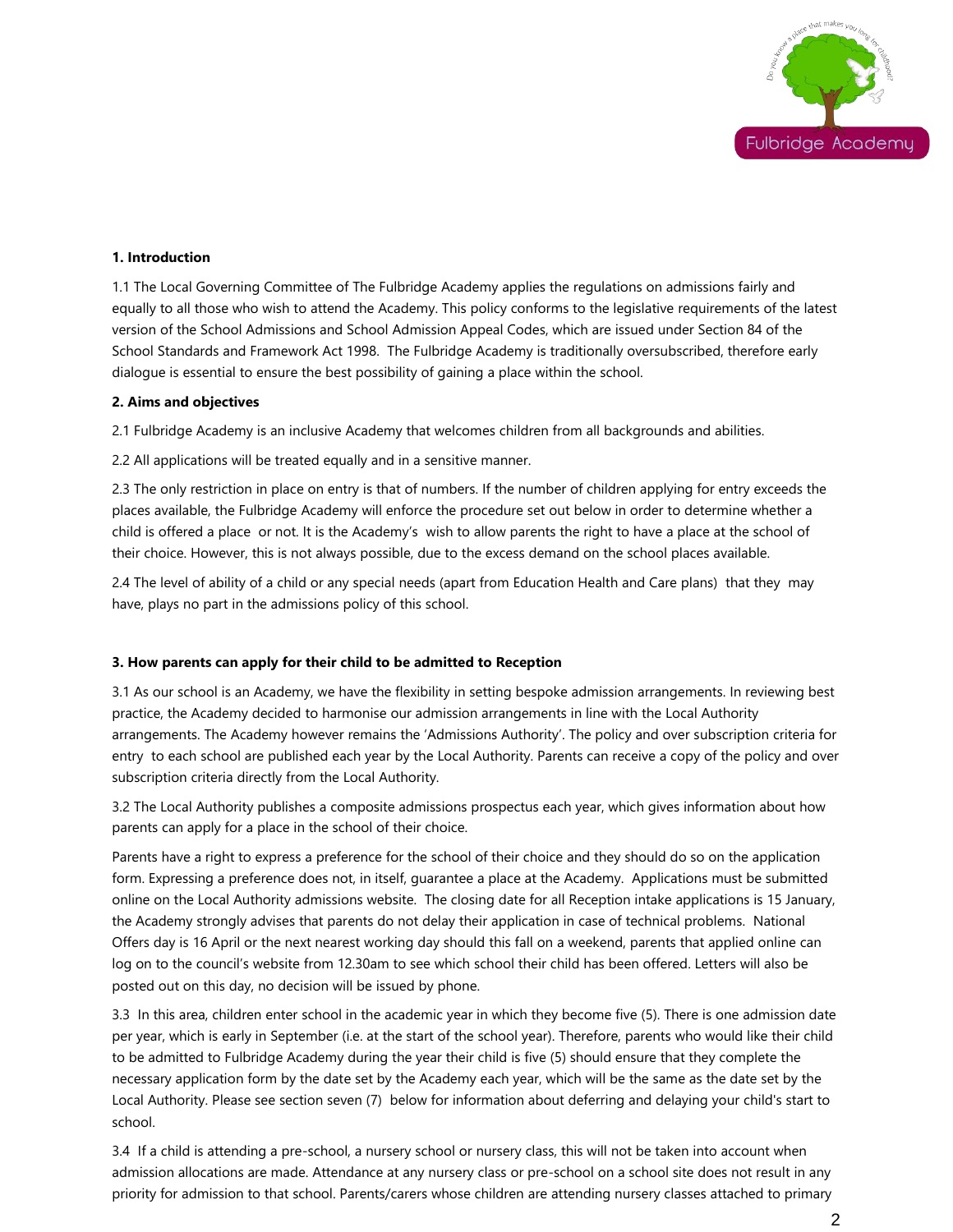

#### **How parents can apply for their child to be admitted for Years 1 to 6**

3.5 Admission to the Academy for all other year groups (excluding new Reception intake) and in- year admissions are done by the Academy. Applications can be made by visiting the Academy to complete an application form. Full details of this can be found on the Fulbridge Academy website in the admissions section.

<https://www.fulbridgeacademy.co.uk/>Any offer from the Fulbridge Academy will be open for one (1) week, after this date, it will be offered to the next person on the waiting list, unless advised of an exceptional circumstance.

The council operates fair access protocol for those children whose applications cannot be dealt with as part of the normal admissions process. The purpose of Fair Access Protocols is to ensure that outside the normal admissions round - unplaced children, especially the most vulnerable, are found and offered a place quickly, so that the amount of time any child is out of school is kept to a minimum. [https://pcc-](https://pcc-live.storage.googleapis.com/upload/www.peterborough.gov.uk/council/consultations/FairAccessProtocol2019.pdf?inline=true)

[live.storage.googleapis.com/upload/www.peterborough.gov.uk/council/consultations/FairAccessProtocol2019.pdf?inli](https://pcc-live.storage.googleapis.com/upload/www.peterborough.gov.uk/council/consultations/FairAccessProtocol2019.pdf?inline=true) [ne=true](https://pcc-live.storage.googleapis.com/upload/www.peterborough.gov.uk/council/consultations/FairAccessProtocol2019.pdf?inline=true)

#### **4. Admission appeals**

4.1 If a child is not offered a place at the Academy, it is because to do so would prejudice the education of other children, as it would exceed the maximum number of children at the academy.

4.2 If the parent is not satisfied with the outcome of the school place allocation, they have the right to appeal to an Independent Appeal Panel. If the parent wanted to appeal for a place at more than one school they will need to appeal separately for each. The parent can only appeal for a place at a school if they have applied and been refused a place. An appeal is a legal procedure, so there has to be a degree of formality to make sure everyone can put their case without interruption. Everyone involved is aware of how daunting it can be for parents and will try to make them feel as relaxed as possible(Details of appeal arrangements can be found on the School Admissions Appeals section on the Peterborough City Council website). An appeals panel decision is binding for all parties concerned.

#### **5. PAN (Published admission number)**

5.1 PAN is the number of children that the Academy can accommodate. The standard number for Fulbridge Academy is one hundred and twenty (120) pupils in each year group, from Reception to Year 6. This number is kept under review and the Governors will apply to change the number if circumstances allow.

#### **6. Infant class size**

6.1 Infant children (aged four (4) to seven (7) are taught in classes that have a maximum number of thirty (30) children. Additional children may be admitted under exceptional circumstances. These children will remain an "excepted pupil" for the time that they are in an infant class or until the class numbers fall back to the maximum infant class size.

#### 7. **Deferring , Delaying and accelerated admission.**

#### 7.1 Deferring admission

If a parent chooses to defer admission to later in the academic year, they must discuss it with their allocated school when they accept the school place. Where a place is deferred, it cannot be given to another child, but the child must enter school by the beginning of the school term following their fifth (5th) birthday and within the school year for which the offer was made.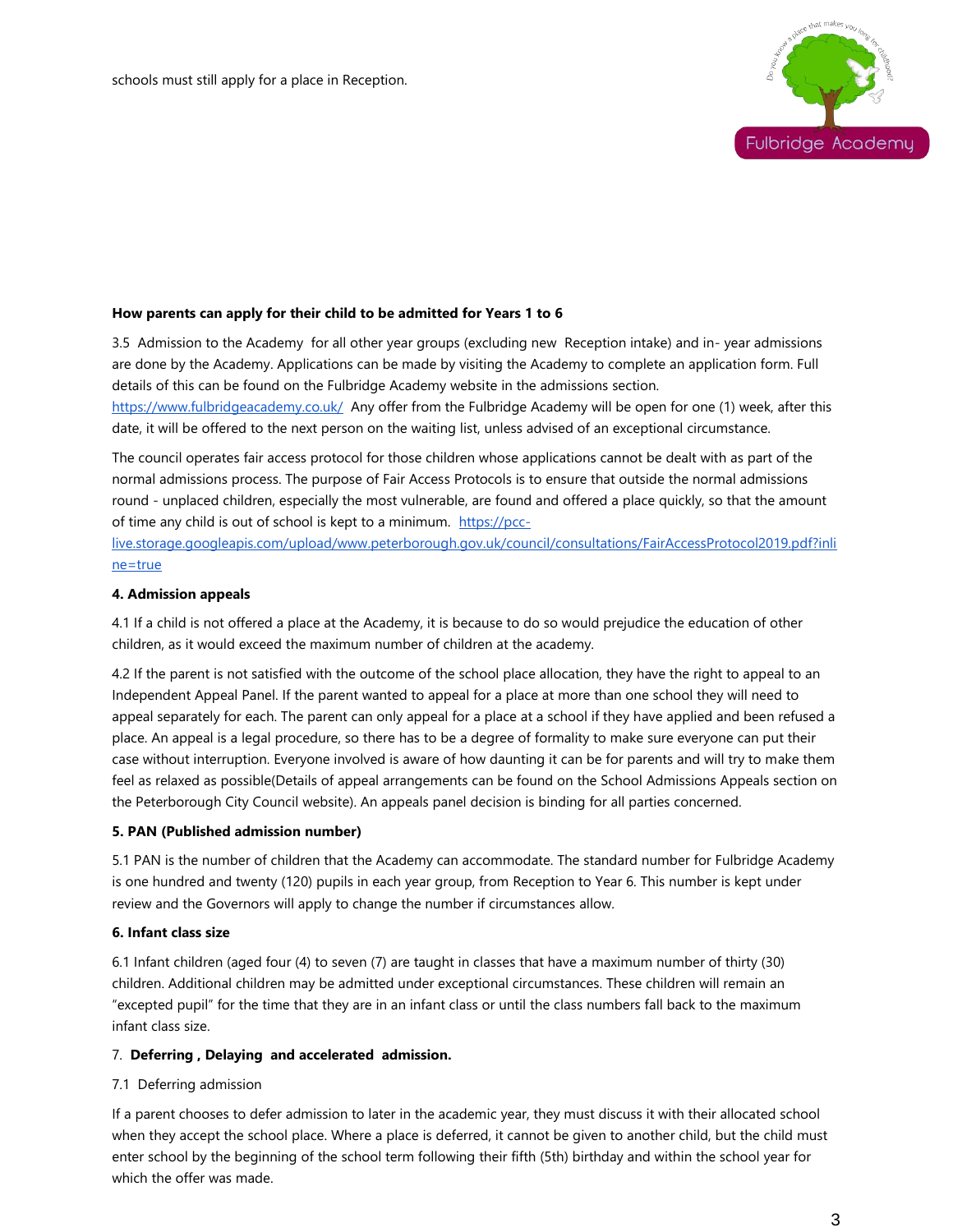#### 7.2 Delaying admission

If a child is "summer born" and parents prefer to delay admission to the following September, the child would normally be considered for admission into Year 1, rather than the Reception year. In exceptional circumstances, summer born children may be admitted to school in a different year group, This will require the admission authority to take account of the child's individual



needs and abilities and to consider whether these can best be met in Reception or Year 1. It will also involve taking account of the potential impact on the child of being admitted to Year 1 without first having completed the reception year. The views of the head teacher will be an important part of this consideration

#### 7.3 Accelerated admission.

There are some circumstances which mean that parents might feel that their child should start school a full academic year earlier, this is known as an accelerated admission into school, however the academy does encourage this. In accordance with the Schools Admissions Code, all requests will be considered on the basis of the circumstances of each case, and in the best interests of the child, taking account of the child's educational and social development.

#### **8. Review**

8.1 This policy will be reviewed annually with the Admission arrangements in accordance with any changes in circumstances in our school or the local area.

#### **9. Admission and Oversubscription Criteria**

The Governors will admit children with a Statement of Special Educational Needs or an Education Health and Care Plan (EHCP) which names the academy. This will be in addition to any specific arrangements to specialist provision. Such criteria includes, but is not limited to:

i. Children in Care  $\frac{1}{i}$ ;

ii. Children who are both living in the catchment area served by the academy (see Peterborough City Council website for an address list) and have a sibling<sup>2</sup>;

iii. Children of all staff members, providing that the member of staff has been employed for a minimum of two (2) years;

iv. Other children living in the catchment area at the time of application.

v. Children who do not live in the catchment area served by the academy, but who have a sibling of compulsory

b) A child is regarded as having been in state care in a place outside of England if they were accommodated by a public authority, a religious organization or any other provider of care whose sole purpose is to benefit society.

#### 2 Siblings

Are defined as children aged between 4 and 16, living together in the same family unit, who have a sibling on the roll of the school at the time of application and admission to the school. Sibling includes: brother or sister, half-brother or sister, adopted brother or sister, child of the parent/carer or their partner, children looked after, or previously looked after. This doesn't include children temporarily living in the same family unit - for example a looked after child in the short-term, or interim, foster placement. In every case, the sibling must be living permanently in the same family home (at least Monday to Friday) and must be on the roll of the school, or have been offered and accepted a place at the school at the time of application and when the child starts. Every effort will be made to ensure that twins and those from multiple births can be admitted together.

<sup>&</sup>lt;sup>1</sup>Children In Care

a) A looked after child is a child who is in the care of a local authority in England, or is being provided with accommodation by a local authority in England in the exercise of their social services functions.